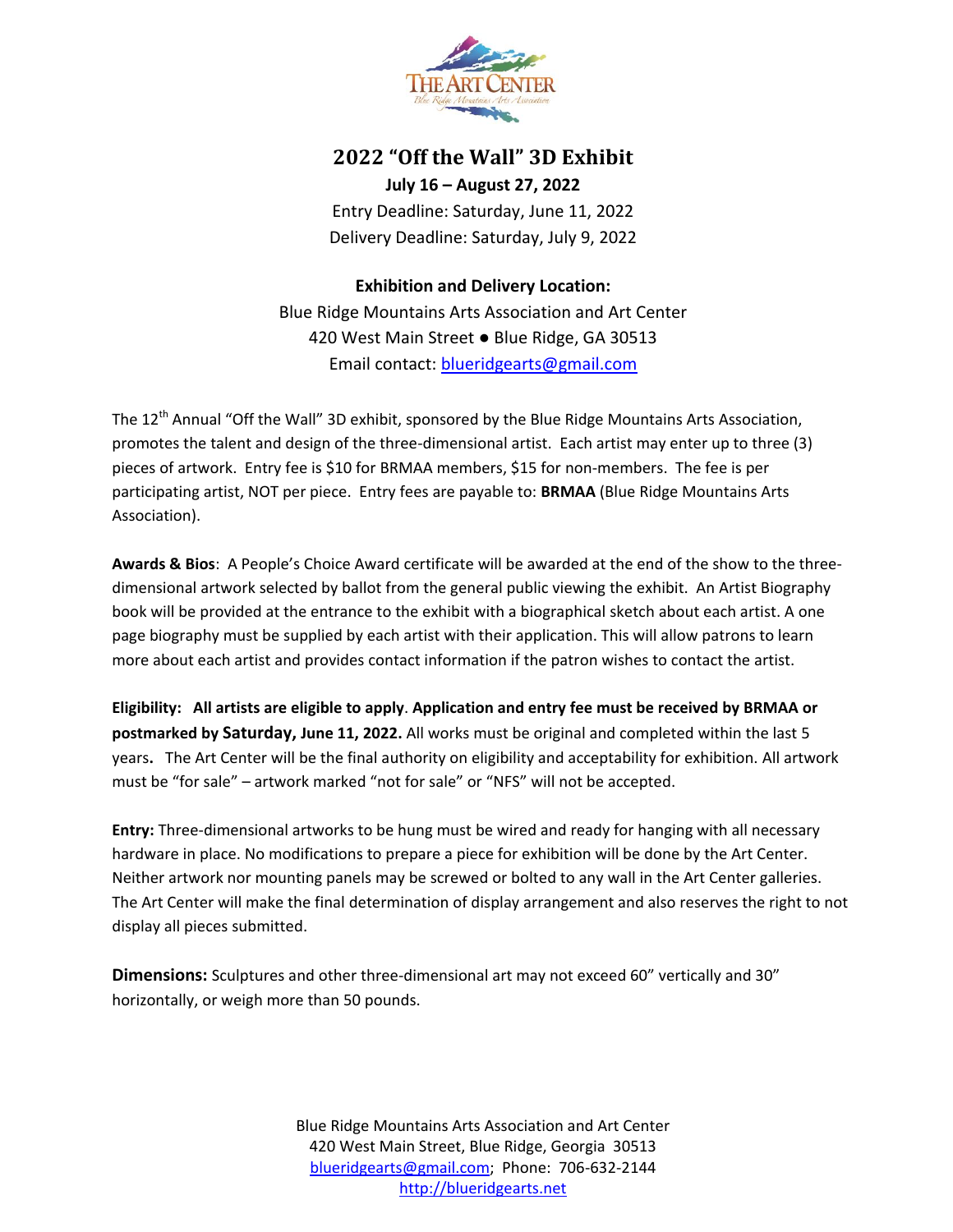

**Delivery:** Artists will be responsible for hand-delivery of work to and pick-up from The Art Center. The artist is responsible for any insurance on his/her work during transit and exhibition. No artwork is to be shipped directly to The Art Center.

**Sales:** The artist will receive 65% of retail price (set by the artist) and BRMAA will retain a 35% commission, unless the artist is a BRMAA member. BRMAA members receive 70% of the retail price and BRMAA retains a 30% commission. The price submitted on Entry Form (attached) will be the price represented throughout the duration of the show. Once Entry Form has been submitted, changes to title or price are unacceptable. Georgia sales tax (7%) will be added at the point of sale. Artist must complete a W-9 (unless already on file) prior to payment being made for sale(s).

**Agreement:** Submission of works to this exhibition constitutes agreement on the part of the artist to all terms and conditions of this entire prospectus, which includes, but is not limited to, the right of BRMAA to use entries for publicity.

**Liability:** Neither BRMAA nor any of their representatives will be held responsible for lost or damaged artworks. The artist is responsible for any insurance on his/her work during transit and exhibition. While utmost care is given to all entries, BRMAA and Art Center does not assume any liability for damage or loss, before, during or after exhibition.

# **"Off the Wall" 3D Submission List**

All submissions must be received or postmarked no later than Saturday, June 11, 2022 and must include the following:

- A completed and signed agreement with all information requested
- A one-page personal biography, artist statement, etc. for Exhibit Artist book
- Entry fee: \$10 for BRMAA members, \$15 for non-members made payable to BRMAA.
- Please note: upon sale of artwork, a completed W-9 form will be needed in order to process payment

## **"Off the Wall" 3D Exhibit Calendar**

**Saturday, June 11, 2022 –** Entry Form submission deadline; all paperwork due to the Art Center by 5pm **Saturday, July 9, 2022 -** Delivery of artwork to the Art Center; 11am – 4pm **Saturday, July 16 – Saturday, August 27, 2022 -** Show Open to the Public **Saturday, July 16, 2022 -** Opening Reception from 5pm – 7pm **Sunday, August 28, 2022 -** Pick-up Artwork from the Art Center; 11am – 4pm

> Blue Ridge Mountains Arts Association and Art Center 420 West Main Street, Blue Ridge, Georgia 30513 [blueridgearts@gmail.com;](mailto:blueridgearts@gmail.com) Phone: 706-632-2144 [http://blueridgearts.net](http://blueridgearts.net/)